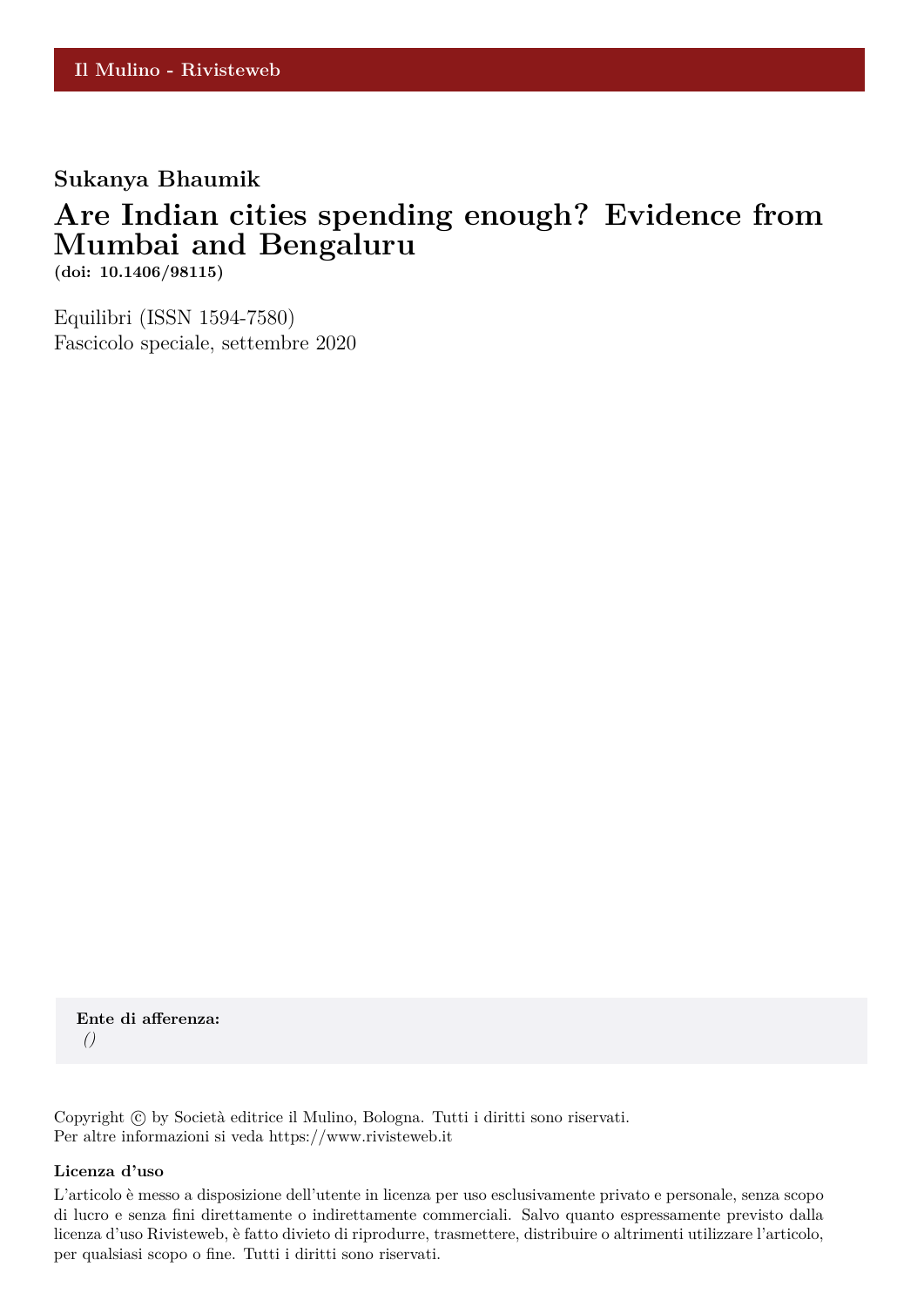by Sukanya Bhaumik

ndia was 31 per cent urban as reported by the<br>Census of 2011<sup>1</sup>. It is estimated that by 2030,<br>nearly 40 per cent of the population of India<br>will be living in urban areas<sup>2</sup>. In fact, Sridhar<sup>3</sup> ndia was 31 per cent urban as reported by the Census of 2011<sup>1</sup>. It is estimated that by 2030, nearly 40 per cent of the population of India finds that if India were to be more liberal in its definition of urbanization, more than 60 per cent of the country would have been urban in 2011 itself, which is consistent with Government of India estimates. Over the next two decades, cities will create 70 per cent of all new jobs in India and will account for 80-85 per cent of India's tax revenue<sup>4</sup>.

The present infrastructure deficit in Indian cities is large, and growing. It is estimated that about 34 per cent of urban households do not have water taps within their premises, that more than 70 per cent of waste is not treated before disposal, and that nearly 21 per cent of the urban population lives in squatter settlements<sup>5</sup>. Even urban mobility in India is in a crisis situation characterized by high levels of congestion, environmental pollution, traffic fatalities and inequity<sup>6</sup>. In order to meet this huge infrastruc-

<sup>1</sup> Office of the Registrar General Census Commissioner, *Census of India*, New Delhi, India, Indian Census Bureau, 2011.

<sup>2</sup> McKinsey Global Institute, *India's Urban Awakening: Building Inclusive Cities, Sustaining Economic Growth*, 2010*.*

<sup>3</sup> K.S. Sridhar, *Is India's Urbanization Really Too Low? Some Evidence*, in «Area Development and Policy», vol. 5, n. 1, 2020, pp. 32-49. DOI: 10.1080/23792949.2019.1590153.

<sup>&</sup>lt;sup>4</sup> P.K. Mohanty, *Financing Indian Cities*, New Delhi, 2016.<br><sup>5</sup> See note 1.

<sup>6</sup> IIHS, *Urban Transport in India Challenges and Recommendations. Bengaluru: Indian Institute for Human Settlements*, Bengaluru, Indian Institute for Human Settlements, 2016.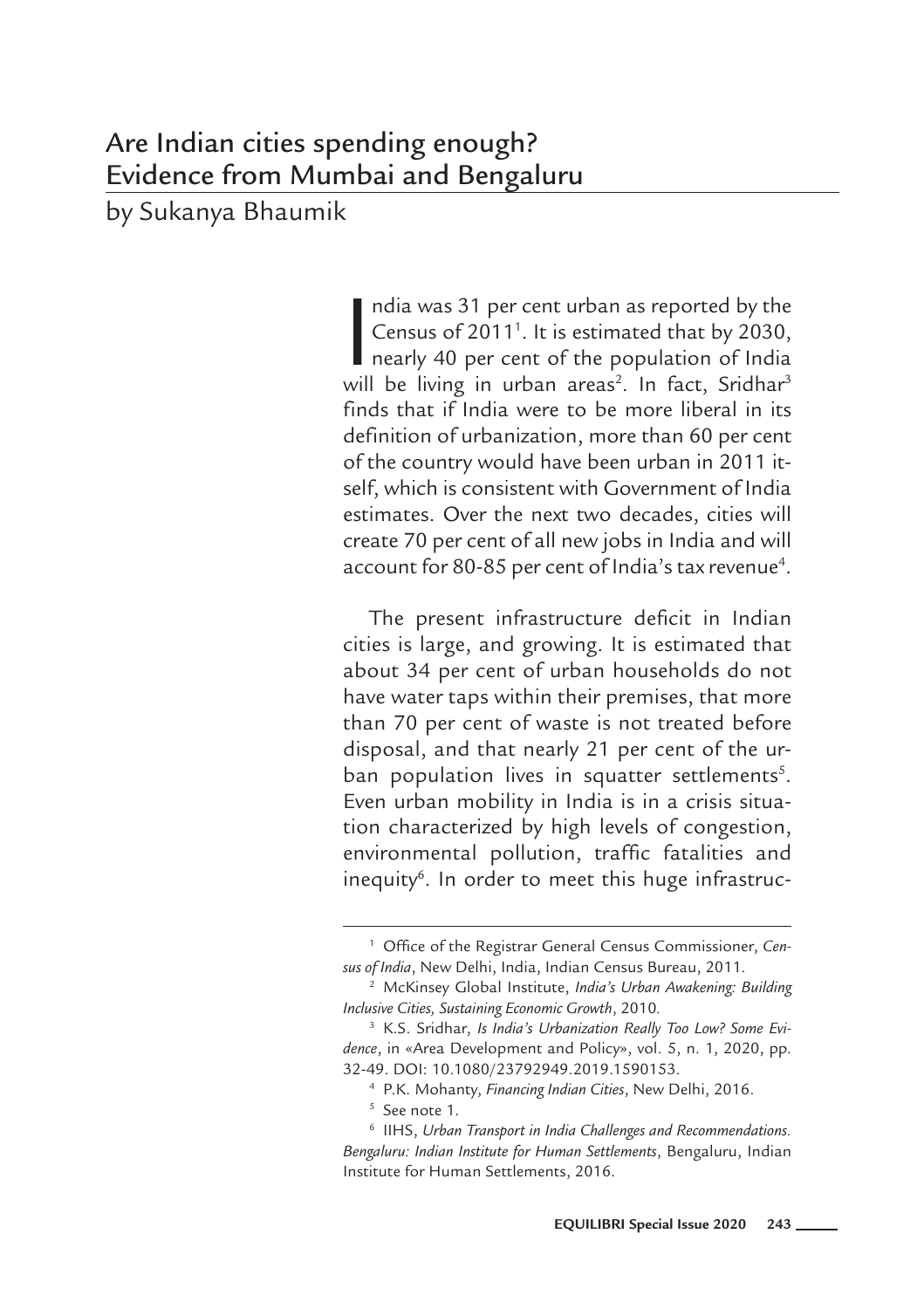ture deficit in India's cities, the financial requirements are estimated to be nearly half a trillion dollars<sup>7</sup>. Indian cities will not be able to perform their fundamental role as engines of economic growth and structural transformation unless they are firmly in position to meet the «backlog», «current» and «growth» needs of urbanization<sup>8</sup>.

Indian cities in many ways are stuck in a state of low output characterised by low level of services due to high expenditure needs. This paper discusses some of the preliminary findings from the ongoing PhD research titled «Fiscal Gaps in Cities: Case of select ULBs in India». This paper delves into the expenditure needs of cities using a normative approach and tries to understand if Indian cities are underspending on services, and if so, the extent thereof.

Local governments worldwide provide basic services, but expenditure needs depend on the institutional arrangements for providing specific services, and the associated costs in providing these. It is the responsibility of local governments to provide basic services, and estimating expenditure needs is a crucial step in the estimation of costs<sup>9</sup>. While a city's actual budget reflects its expenditure, its expenditure needs are determined by different considerations, such as the topography of the city; allocated expenditure responsibilities; household preferences; efficiency of the urban local body (ULB) and several other factors<sup>10</sup>. «Expenditure needs» is what the city has to take into account to provide public services of a prescribed standard. It is what city governments ought to be spending to meet all their functional responsibilities.

This paper recognizes that city governments' expenditure requirements may be different due to various factors such as diverse institutional ar-

<sup>7</sup> HPEC, *Report on Indian Urban Infrastructure and Services*, New Delhi, ICRIER, 2011.

<sup>8</sup> See note 4.

<sup>9</sup> A. Reschovsky, *Compensating Local Governments for Differences in Expenditure Needs in a Horizontal Fiscal Equalization Program*, Washington DC, The World Bank, 2006.

<sup>10</sup> K.S. Sridhar, S. Bandyopadhyay and S. Sikdar, *Improving the Fiscal Health of Indian Cities: A Pilot Study of Delhi*, New Delhi, 2007.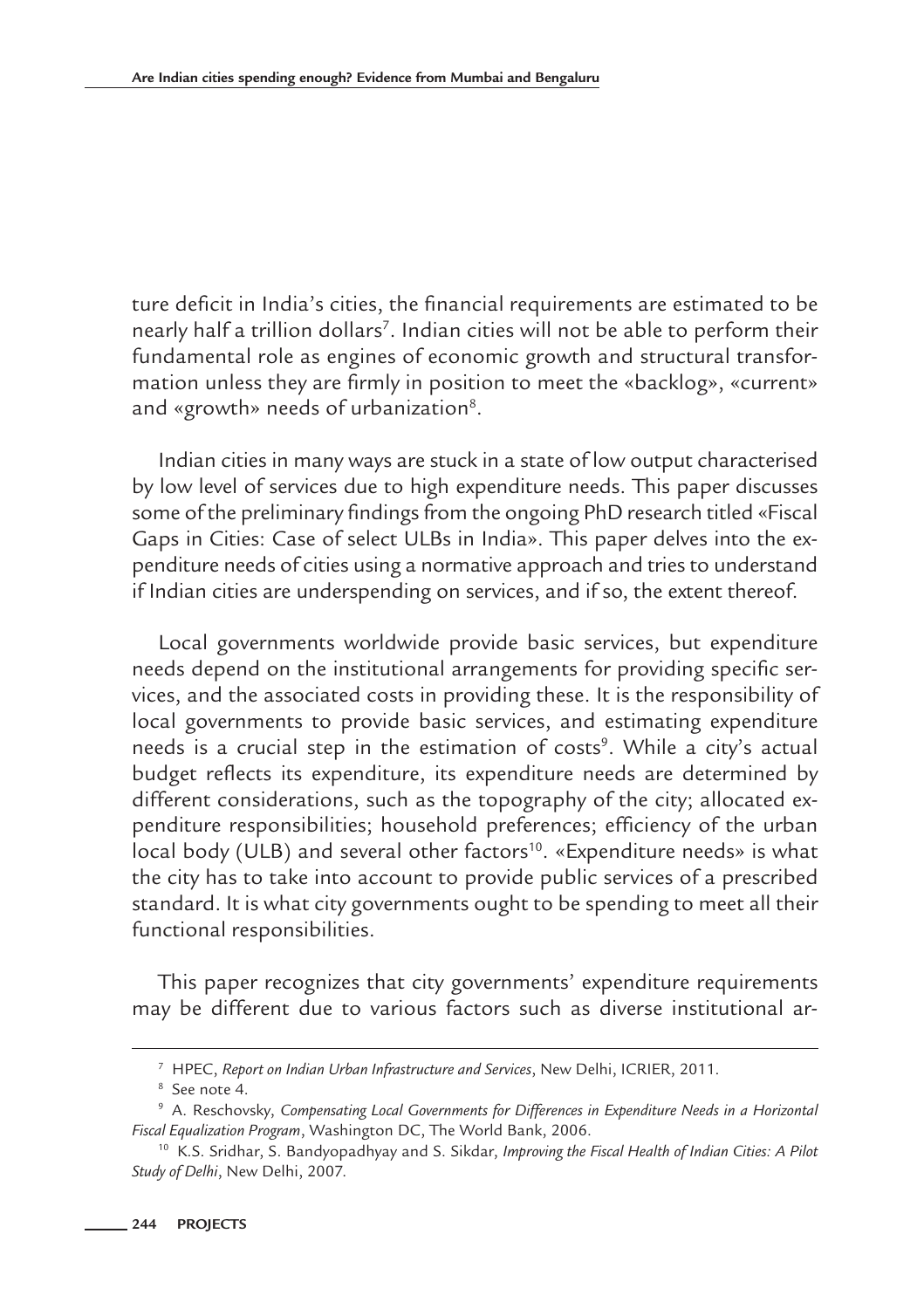rangements, geographical/location diversities, heterogeneity in household preferences across cities; these determine the expenditure needs of the city. High expenditure needs are likely the result of lack of financial viability in services, institutional arrangements, natural topography and poor city administration efficiency. While the expenditure of Indian cities is reflected in their budget accounts, the «expenditure needs» of cities is more sustainable and refers to what cities will have to spend to meet all their functional responsibilities (given the institutional set up, geographical location, characteristics of the population etc.) $11$ .

Municipal finances in India are characterized by the constant tension between the funds and functions of local governments, which is not sustainable. Even though Article 243W,  $12<sup>th</sup>$  Schedule of the 74<sup>th</sup> Constitutional Amendment Act has in principle devolved a great deal of functional autonomy to local governments, in reality a commensurate devolution of financial autonomy was absent<sup>12</sup>. Municipal bodies in Indian cities face constant power tussles with the state government-appointed metropolitan development authorities (example MMRDA, BDA<sup>13</sup> etc.) that have been tasked with regional and infrastructure planning responsibilities, and in most cases have been empowered in more lucrative revenue areas such as auctioning land parcels for new development. The presence of these overarching development authorities adversely effects the decentralization in Indian cities by impacting the city government's revenue capacities and functional responsibilities.

### **Expenditure needs of Mumbai and Bengaluru**

This paper assesses the expenditure needs of two of India's mega cities: Mumbai and Bengaluru. The reason for choosing the two cities is their

<sup>11</sup> H. Chernick and A. Reschovsky, *The Fiscal Health of US Cities*, Cambridge, Lincoln Institute of Land Policy, 2013.

<sup>12</sup> A. Sahasranaman, D. George, D. Rajendran and V. Prasad, *A New Framework for Financial Consumer Protection in India*, Position Paper, IFMR Finance Foundation, 2014.

<sup>&</sup>lt;sup>13</sup> Mumbai Metropolitan Development Authority (MMRDA), Bangalore Development Authority.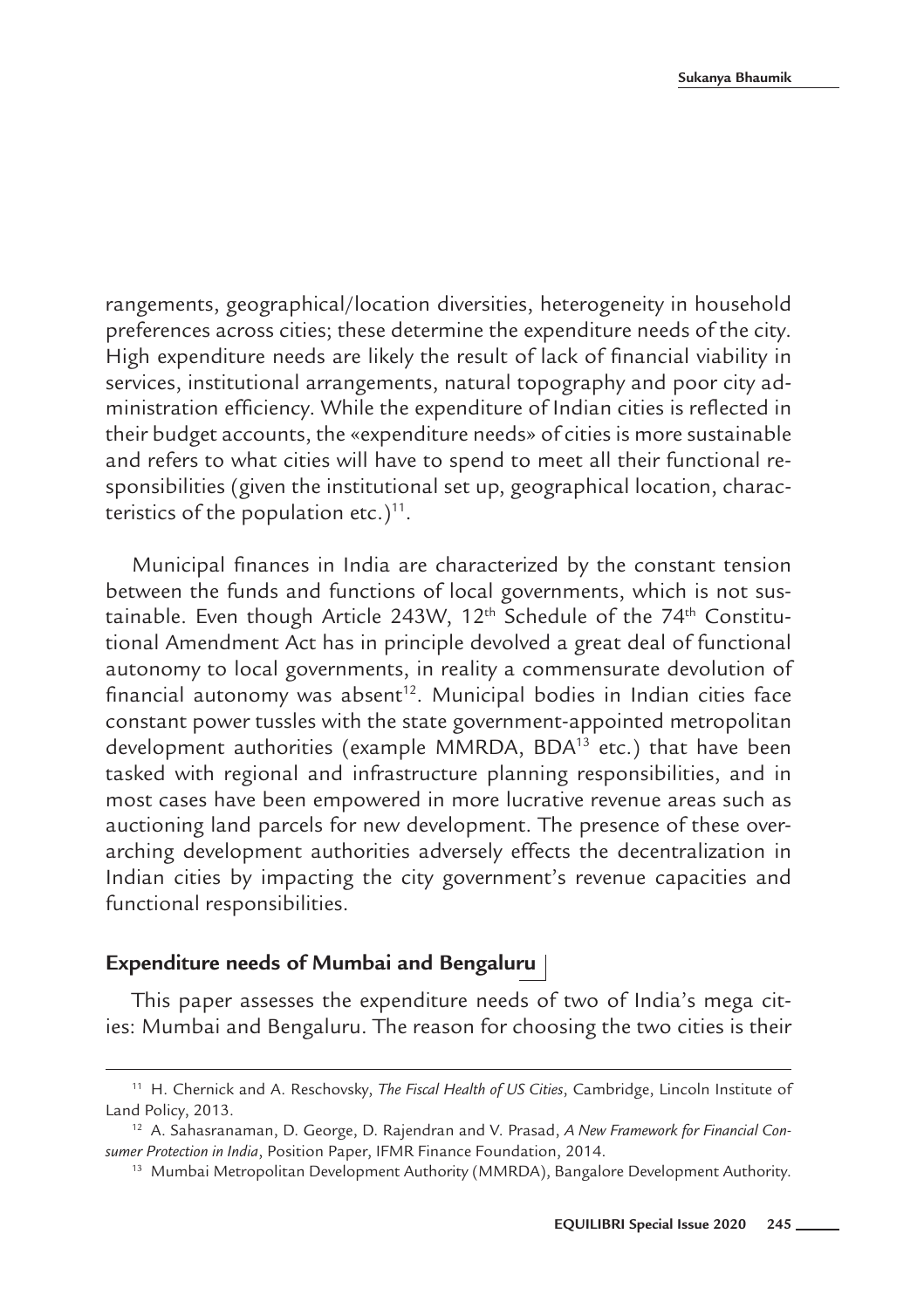diversity of economic specialization and institutional structures. Sridhar<sup>14</sup> emphasises the specializations of Indian cities and towns, using location quotient (LQ) and shift-share analysis. The paper finds that Bengaluru has the maximum local advantages in transport, storage and communications, in which information and communications technology is included; Mumbai was found to be the corporate and financial capital of the country. Thus, the choice of these two cities provides enough variety in economic base to determine their expenditure responsibilities. Mumbai's expenditure responsibilities are also higher than those of Bengaluru, as water supply is the responsibility of Municipal Council of Greater Mumbai (MCGM) in the city, in addition to other municipal functions. In the case of Bengaluru, water supply and sewerage (WS & S) is provided by a parastatal entity, the Bangalore Water Supply and Sewerage Board (BWSSB) and other services are the responsibility of BBMP (Bruhat Bengaluru Mahanagara Palike), the city government.

Table 1 summarizes the basic characteristics of Bengaluru and Mumbai. It is clear that the population density for Mumbai is higher when compared with that of Bengaluru (at 20,620 persons per sq. km of its area, compared with only 11,931 for Bengaluru).

The High-Powered Expert Committee<sup>15</sup> appointed by the Government of India in 2011 prescribed the expenditure requirements that need to be met by the cities based on size and population to provide basic level of

<sup>14</sup> K.S. Sridhar, *How to Identify Specialization? The Case of India's Cities*, Tokyo, ADB Institute, 2017.

<sup>&</sup>lt;sup>15</sup> The HPEC estimates disaggregate each of the urban services into sub-components. For example, in water supply, Per Capita Investment Costs (PCIC) were separately calculated for water production and distribution. In water supply, sewerage, and solid waste management, Per Capita Operations and Maintenance Costs (PCOM) were computed using *i*) unit cost from project data, *ii*) estimates of production volume for each sector, and *iii*) the population covered. For the remaining sectors, the PCOM was assumed to be a percentage of the PCIC.

The HPEC used Census 2011 data supported by service level benchmarks to estimate the service backlog for water supply, sewerage, and solid waste management.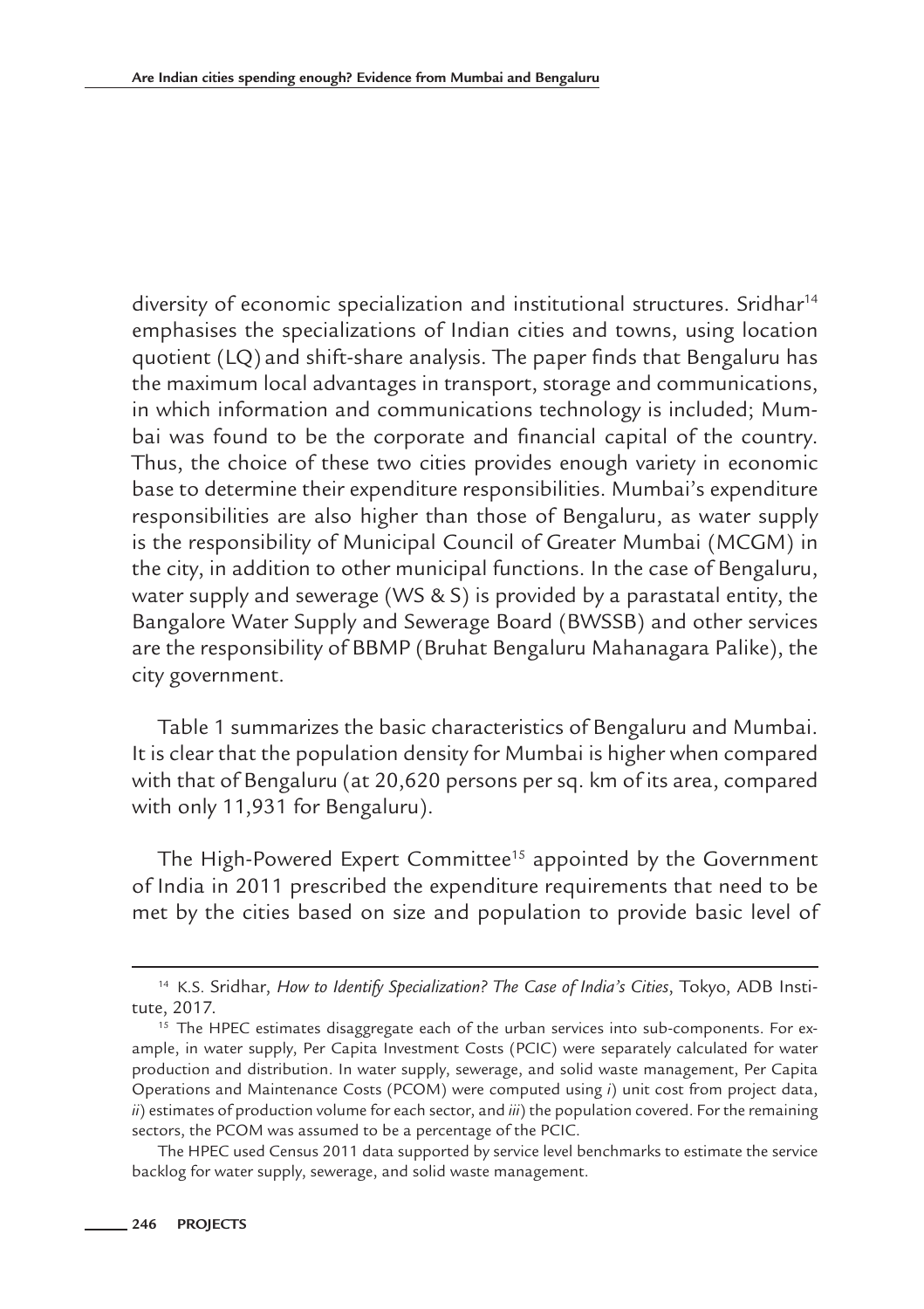| Characteristics                                                    | <b>MCGM</b> | <b>BBMP</b> |
|--------------------------------------------------------------------|-------------|-------------|
| Geographical area (sq. kms)                                        | 437 71      | 741         |
| Population (per Census 2011)                                       | 12,442,373  | 8,495,492   |
| Population density (persons per sq. km of land area) (Census 2011) | 28,426      | 11.465      |
| Number of wards (Census 2011)                                      | 24          | 198         |

#### **Table 1. Overview of Mumbai and Bengaluru**

Sources: MCGM (2011) and BBMP (2015).

services. In order to assess the expenditure needs of cities, we compare the current per capita expenditure incurred by the local body on various services – water supply (WS), sewerage, Solid Waste Management (SWM), roads and street lighting – in relation to a generally prescribed expenditure norm. In order to assess the expenditure needs of the two cities the actual Per Capita Investment Cost (PCIC) has been calculated using the total capital investments and population data (Column I, Table 2 for Mumbai) (Column I, Table 4 for Bengaluru). Similarly, Per Capita Operation and Maintenance (PCOM) expenditure has been calculated by using the operations and maintenance expenditures in the different sectors (water supply, sewerage, solid waste management, roads, street lights) and population data (Column I, II and III, Table 3 for Mumbai ) (Column I, II and III, Table 5 for Bengaluru). This data was obtained from the city government's financial statements<sup>16</sup>. In the case of MCGM, it is seen that the actual per capita capital expenditure for the period of 2014-2017 is less than the normative PCIC recommended by the HPEC report across services (Column III, Table 2). Similarly, the actual per capita capital expenditure for Bengaluru is lower than the recommended PCIC (Column III, Table 4). In fact, the extent of per capita underspending is much higher in the case of Bengaluru. For actual per capita operation and maintenance expenditure, Mumbai is actually overspending on most services (Column VII, VIII and IX, Table 3) as compared to the recommended PCOM (Column IV, V and

<sup>&</sup>lt;sup>16</sup> Annual Financial Statements of Municipal Corporation of Greater Mumbai (MCGM) and Bruhut Bengaluru Mahanagara Palike (BBMP) and Bangalore Water Supply and Sanitation Board (BWSSB).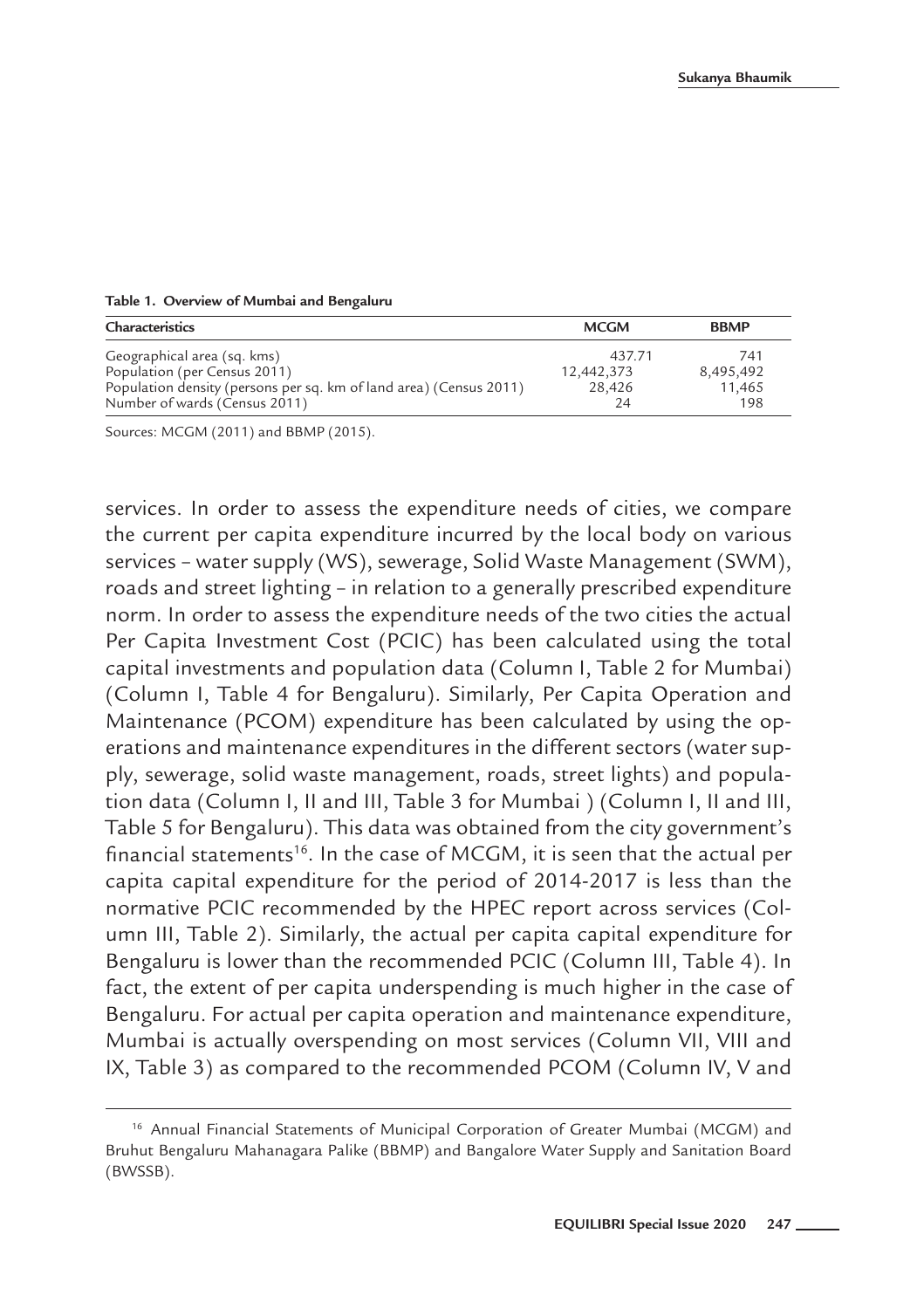**Table 2. Under-spending in Mumbai, Capital Costs, Various Selected Urban Services**

|            | 2014-2017 Actual capital<br>expenditure | Recommended PCIC 2016-17<br>(adjusted for inflation) | <b>Expenditure Gaps</b><br>III $(II - I)$ |
|------------|-----------------------------------------|------------------------------------------------------|-------------------------------------------|
| <b>WS</b>  | 4,382                                   | 5,437                                                | $-1,055$                                  |
| Sewerage   | 1,881                                   | 5,194                                                | $-3,312$                                  |
| <b>SWM</b> | 974                                     | 1.391                                                | $-416$                                    |
| Roads      | 8,801                                   | 40,119                                               | $-31,318$                                 |

Source: HPEC (2011) report, Municipal Corporation of Greater Mumbai (MCGM) and Authors' Calculations.

|                                              | Actual Per Capita O & M<br><b>Expenditure (2015-2017)</b> |                              | <b>Recommended PCOM</b><br>$(2015 - 2017)$ |                              |                            | PCOM (Surplus/Gaps)        |                            |                                |                               |
|----------------------------------------------|-----------------------------------------------------------|------------------------------|--------------------------------------------|------------------------------|----------------------------|----------------------------|----------------------------|--------------------------------|-------------------------------|
|                                              | 2015-16<br>2014-15                                        |                              | 2016-17                                    | 2014-15                      | 2015-16                    |                            |                            | 2014-15 2015-16                | 2016-17                       |
|                                              |                                                           | н                            | Ш                                          | IV                           | v                          | VI                         | VII<br>$(I - IV)$          | VIIII<br>$(II - V)$            | IX<br>$(III - VI)$            |
| <b>WS</b><br>Sewerage<br><b>SWM</b><br>Roads | 4,169<br>664<br>2,739<br>573                              | 4,261<br>610<br>1,464<br>532 | 4,453<br>630<br>1,615<br>526               | 2,843<br>635<br>1,626<br>543 | 2,843<br>635<br>271<br>423 | 2,843<br>635<br>271<br>423 | 1,326<br>29<br>1,113<br>30 | 1,418<br>$-25$<br>1,193<br>109 | 1,610<br>$-5$<br>1,344<br>103 |

Source: HPEC (2011) report, Municipal Corporation of Greater Mumbai (MCGM) and Authors' Calculations.

|  | Table 4.  Under-spending in Bengaluru, Capital Costs, Various Selected Urban Services |  |  |  |  |  |  |  |
|--|---------------------------------------------------------------------------------------|--|--|--|--|--|--|--|
|--|---------------------------------------------------------------------------------------|--|--|--|--|--|--|--|

|               | 2014-2017 Actual capital | Recommended PCIC 2016-17 | <b>Expenditure Gaps</b> |
|---------------|--------------------------|--------------------------|-------------------------|
|               | expenditure              | (adjusted for inflation) | III $(II - I)$          |
| WS & S*       | 4,877                    | 10,632                   | $-5,755$                |
| <b>SWM</b>    | 79                       | 1,391                    | $-1,312$                |
| Roads         | 1,044                    | 36,268                   | $-35,224$               |
| Street lights | 24                       | 3,851                    | $-3,827$                |

\* Includes expenditure on water supply & sewerage from BWSSB.

Source: HPEC (2011) report and Authors' Calculations (from BBMP and BWSSB Financial Statements).

VI, Table 3). However, Bengaluru (both BBMP and BWSSB) continues to significantly underspend on operation and maintenance for all services (Column IV, V and VI, Table 5).